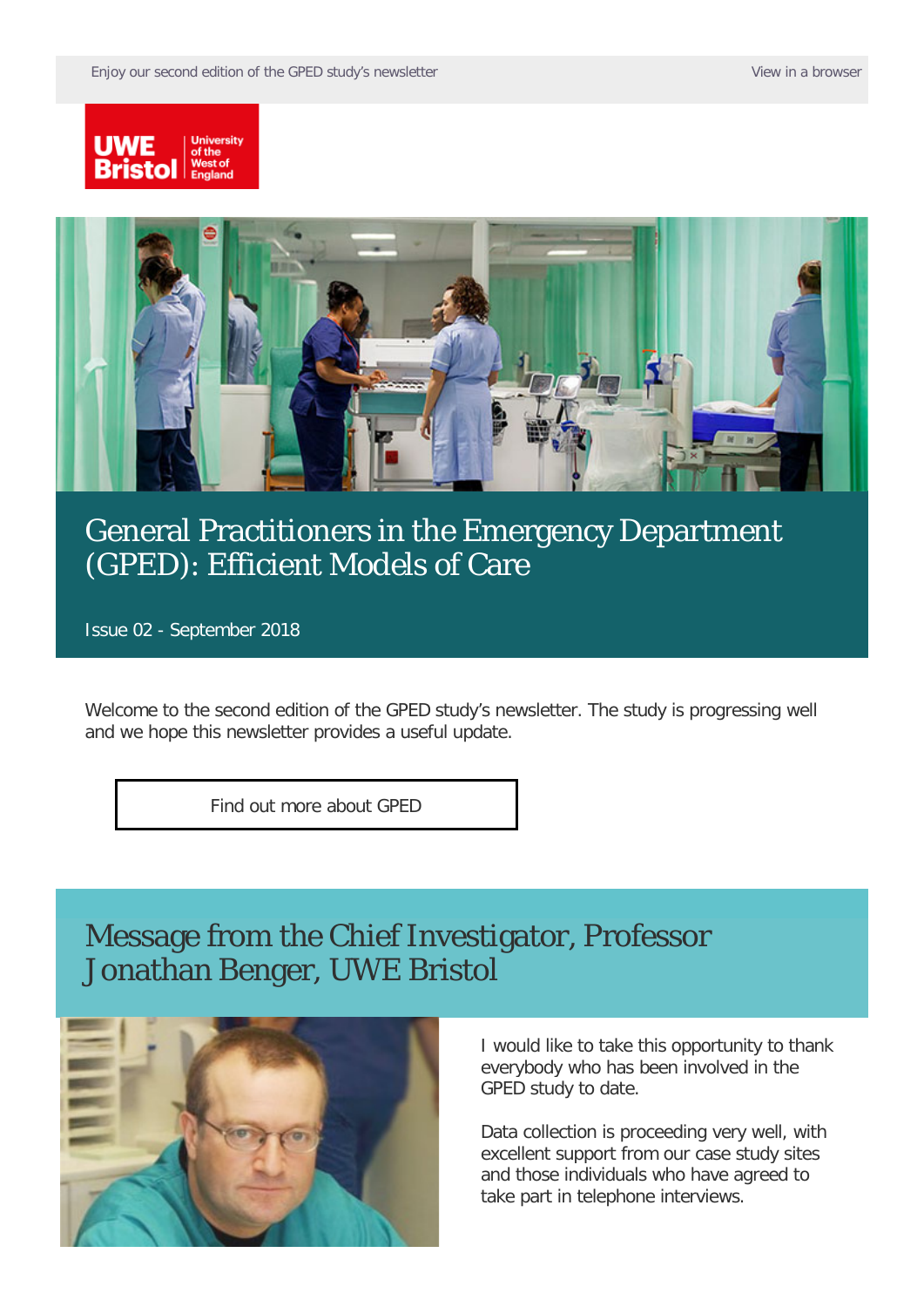We have now started on a series of six month "check-in" visits in our prospective case study sites, and hope to have all participating A&E Departments identified over the coming months

Wider data collection is also proceeding well, and we will start to focus on early study outputs soon including a description of the GP services that are currently located in and alongside A&E Departments in England.

Thanks again for all your cooperation and support; I really appreciate the contributions that have been made to GPED over recent months.

#### Patient and Public Involvement (PPI)

The research team have been collecting observational and interview data in recruited hospital sites with Emergency Department staff, and patients and carers. Within these data, it is common to discuss whether patient visits to the emergency department are either inappropriate or unnecessary.

In July 2018, the GPED Public & Patient Advisory Group convened to discuss these issues, in particular:

(a) how it would feel to be described in this way as a patient using ED services and (b) whether this terminology is suitable for our reporting.

The research team provided short anonymous summaries of cases they had observed during data collection as examples for discussion

The group had an enthusiastic and comprehensive conversation, considering this from both a rationale and resource focussed perspective as well as a personal point of view. This will make a very useful contribution to the data analysis and subsequent reporting.

### Recruitment update

Telephone Interviews: **53**

Staff Recruitment: **172**

Patient and Carer Recruitment: **73**

Workforce Surveys: **226**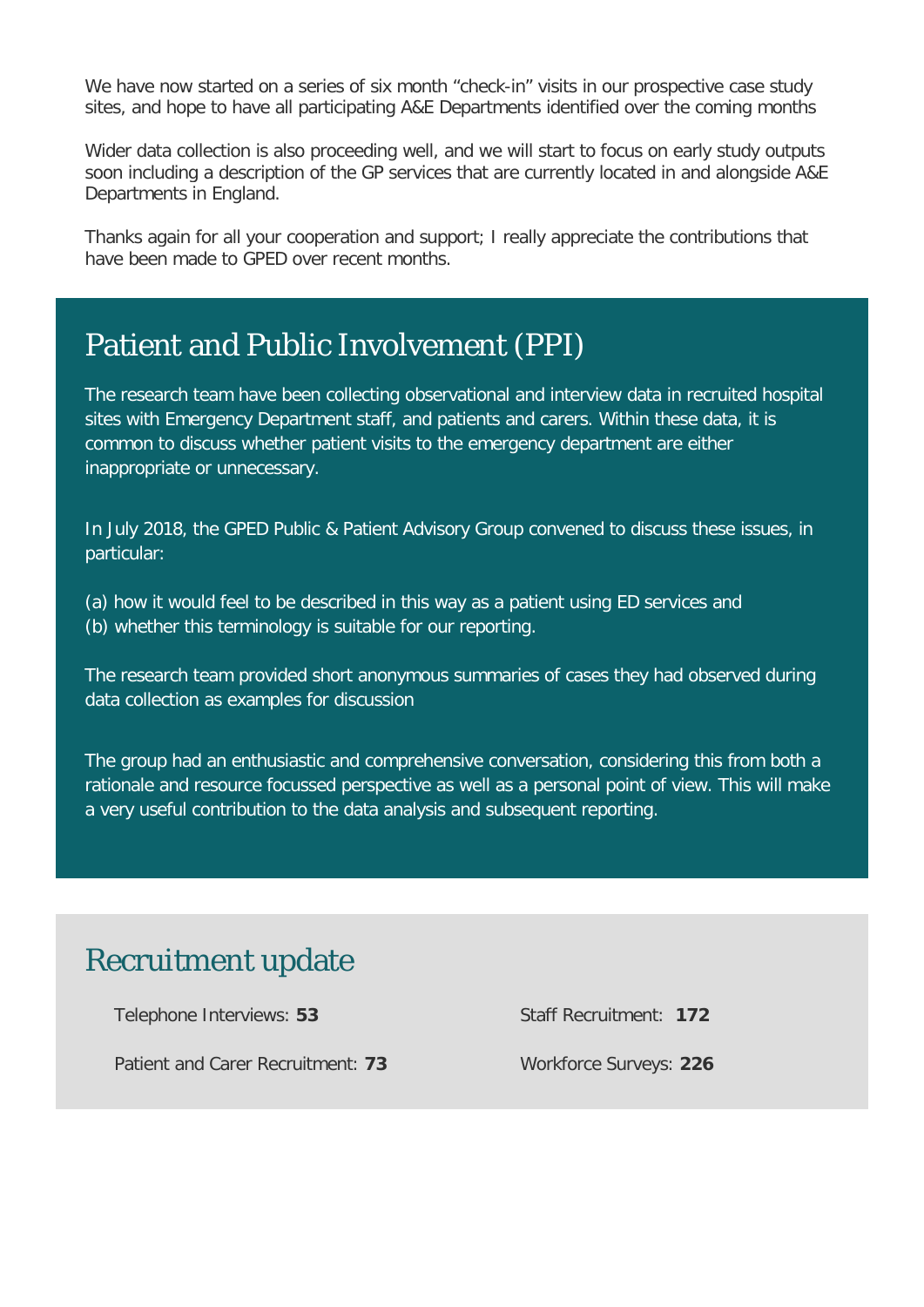## Study update

We have now entered the second year of the study, and progress has been good. The qualitative team continue to collect case study data, with six case studies now underway. We are in the process of recruiting a further four case study sites.

We have also carried out six month follow-up data collection at three of our prospective casestudy sites; this has provided us with productive insights into progress with the implementation of patient streaming to GP services in a range of contexts.

In the meantime the quantitative work is progressing well, with preliminary analysis of A&E HES data underway. The UWE Bristol team continue to develop a detailed database of provision of GP models of care at all ED sites in England.

The team have successfully submitted the study protocol for publication; this will be published shortly.

#### Dissemination Event

We will be hosting a dissemination event on **Friday 16 November 2018, 10:30-15:30 at [Engineer's House,](https://www.eef.org.uk/venues/bristol-engineers-house) Clifton, Bristol.** 

The event has been designed to disseminate study aims, early findings, model taxonomy and current provision of care. We also hope to gather information on current practice, challenges to provision and potential solutions.

We would like to welcome commissioners, health service managers, health professionals and academics to the event.

If you are interested in attending the event, or would like more information, please contact the study administrator, [Hayley Dash](mailto:hayley2.dash@uwe.ac.uk) (hayley2.dash@uwe.ac.uk).

GPED is a collaboration between research teams at UWE Bristol, Newcastle University, University of York and University of Bristol.